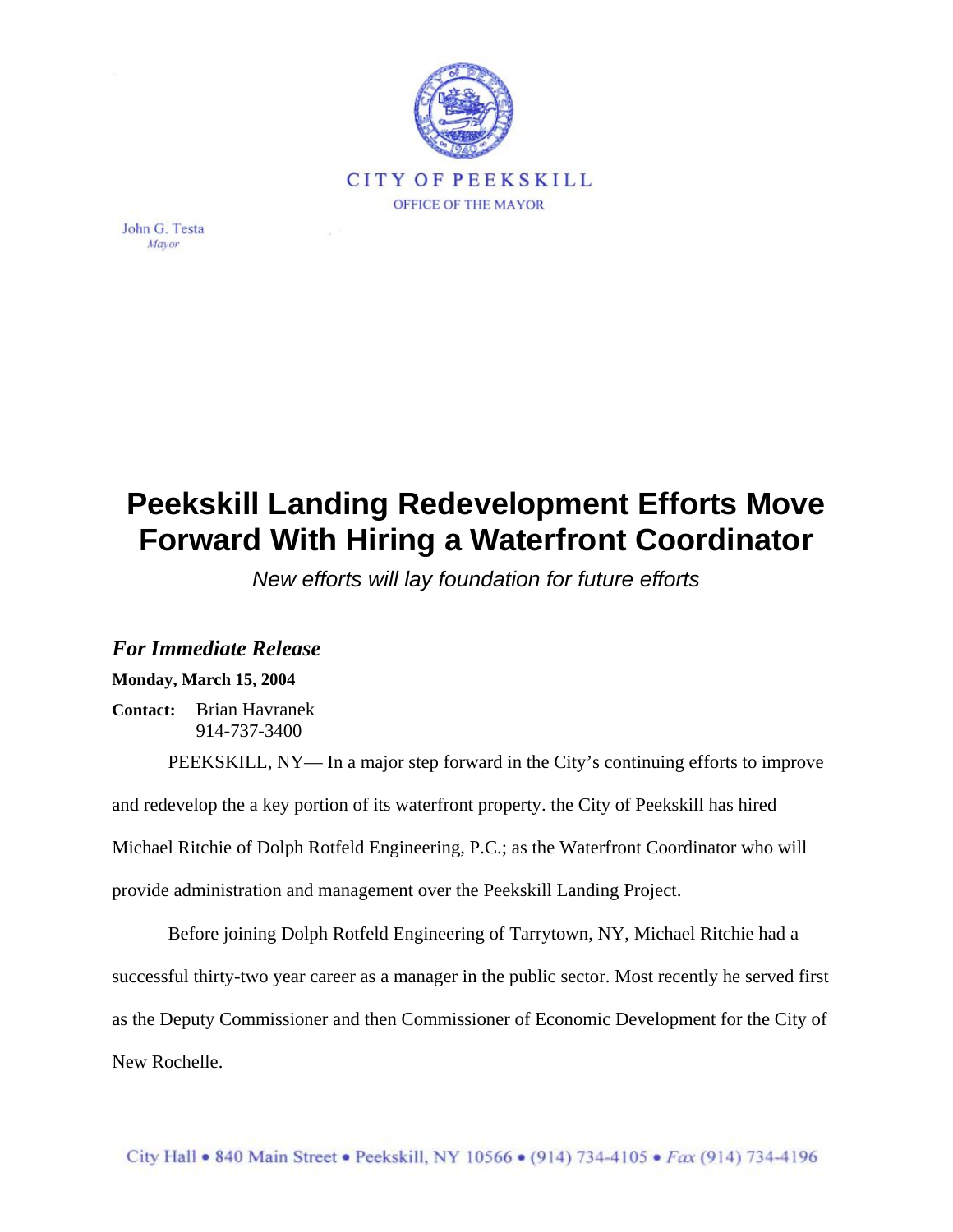Prior to working for New Rochelle, Mr. Ritchie served as a Deputy Commissioner of the Department of Public Works for Westchester County. Mr. Ritchie has also served as Village Manager for the Village of Port Chester and the Village of Pleasantville.

Peekskill Landing is four-acres of waterfront property located on the shores of the Hudson River that are owned jointly by the City of Peekskill and the Scenic Hudson Land Trust, Inc. The property was formerly the Tallix Foundry and is currently vacant. The land is adjacent to the City's Riverfront Green Park and runs for about 1,800 feet north of McGregory Brook, its southern boundary. It was purchased in 1998, and its redevelopment as parkland has been the subject of extensive discussions.

"Peekskill has one of the most beautiful and accessible waterfronts on the Hudson River. It's wonderful that work is moving forward on such an important resource for the City's future," says Mayor John Testa. "Scenic Hudson has been an invaluable partner, and we tremendously appreciate their support," he says.

Since the property was purchased, a number of grants have been received from state and federal sources to redevelop the property. The coordinator will make certain that the grant money is spent in a coordinated and efficient fashion.

At present, the New York State Department of State has granted \$297,500 for shoreline stabilization and the installation of rip rap, which consists of large stones that strongly resist erosion. The New York State Department of Environmental Conservation has allocated \$50,400 for soil investigation. Another \$100,000 is available for waterfront outreach and design.

The Waterfront Coordinator will focus solely on Peekskill Landing. The overall responsibilities of the Waterfront Coordinator are to plan, coordinate, manage and implement projects to redevelop and improve the Peekskill Landing site for public use and benefit.

2